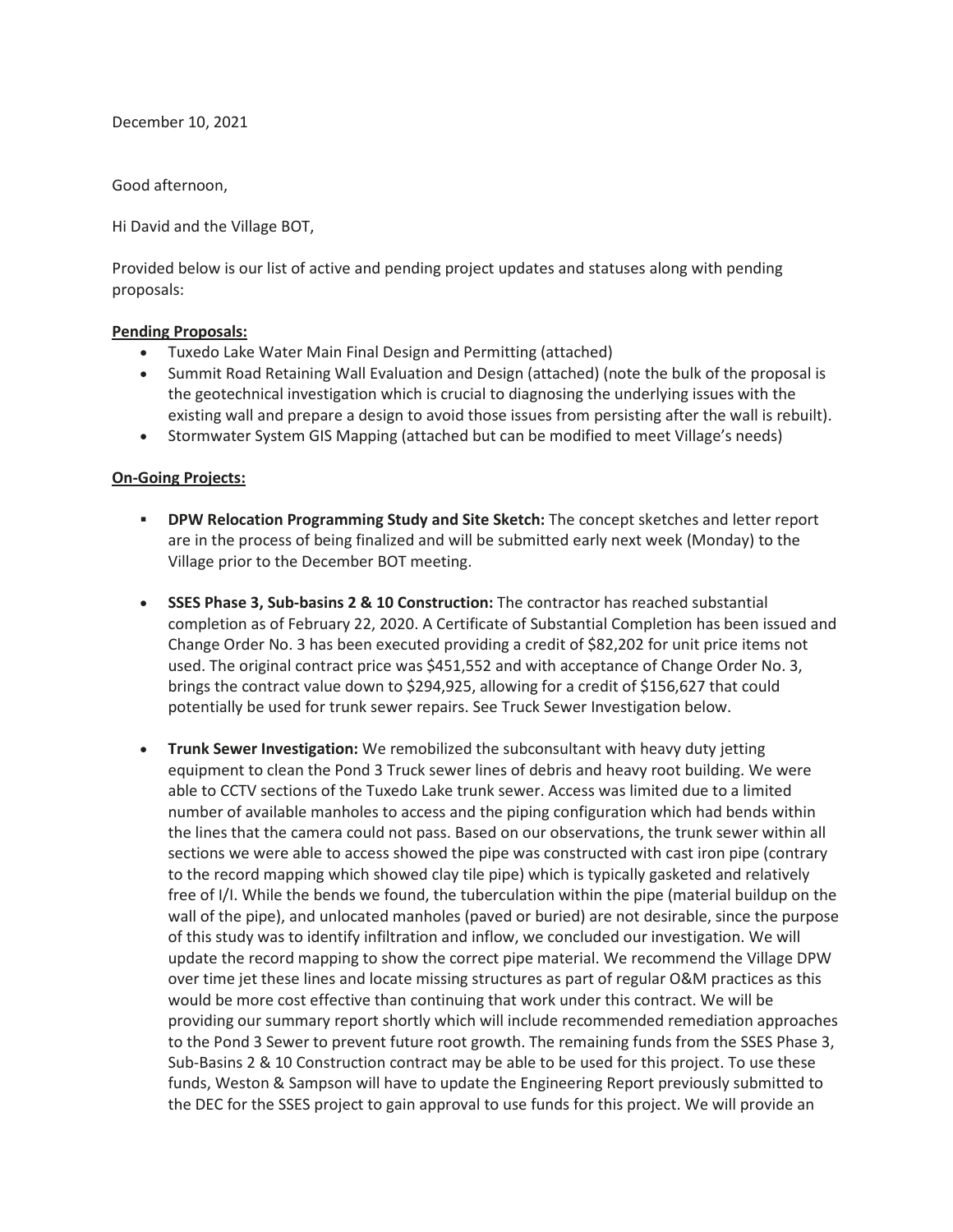estimate for this effort and a contract amendment/modification request to reallocate unused funds provide additional construction administration support for the Pond 3 work if the Village elects to conduct this work if approved by EFC.

- **SSES Phase 3, Sub-Basins 2 & 10 Post Construction Flow Isolation:** Flow isolation has been completed for this project. We are working on completing the draft letter to submit to the DEC. **VILLAGE ACTION ITEM: The Village BOT will need to provide guidance as to how it wishes to address I/I within private laterals (requirement of the DEC). Also, there are two manholes (not part of the recent construction) that will need new gaskets between their precast concrete joints but this is something that DPW should be able to easily handle. More details to follow on that front.**
- **Water Treatment Plant OCDOH Notice of Violation Support:** A response letter was provided to the DOH by the Village a few months ago. The Village is awaiting feedback from the DOH. We have provided the Village with documents to support responses to DOH comments 1 & 3, per our contract. To address comment No. 1, we provided Jeff Voss with a SUVA Compliance Protocol via email on January 19, 2021 and implementation should be underway. To address comment No. 3, we provided the Village with a Draft Engineer's Assessment of the WTP. Within this document we provided a recommended upgrade to the WTP to bring the plant into compliance with contact time requirements. Please note, the Engineer's Assessment includes a modest upgrade to the WTP, so if accepted by the DOH, we can provide a proposal to the Village to fully design the proposed upgrades. No response received by the DOH to-date that we are aware. This project was included within the WIIA grant submission.
- **District Area Water Meters:** In November, the Village BOT passed a resolution to purchase removable temporary water meters to help diagnosis the water loss reported by the Village (which was also cited in the OCDOH's WTP Notice of Violation), we have been asked to work on plan to help the Village target the locations of potential leaks to cost effectively investigate those areas.

**VILLAGE ACTION ITEM: We are seeking formal Village direction as what level of support you would like from W&S once the meters are purchased.**

## **Recently Completed Projects:**

- **EPA Sewer Collection System O&M Manual:** The report was submitted on-time to EPA and it has been accepted. No further action is necessary.
- **Asbestos Variance Renewal:** We were able to get the Village a one-year extension to its current variance prior to the expiration deadline for no charge. No further action is necessary.
- **NYSEFC WIIA Grants for Water Projects:** WIIA grant submittal packages were successfully submitted on-time to the EFC for the East Village Water Main, Tuxedo Water Meter Relocation, Water Treatment Plant Clearwell Upgrades, and Tuxedo Lake Water Main projects. A separate supplemental submission was also made that included endorsement letters from Orange